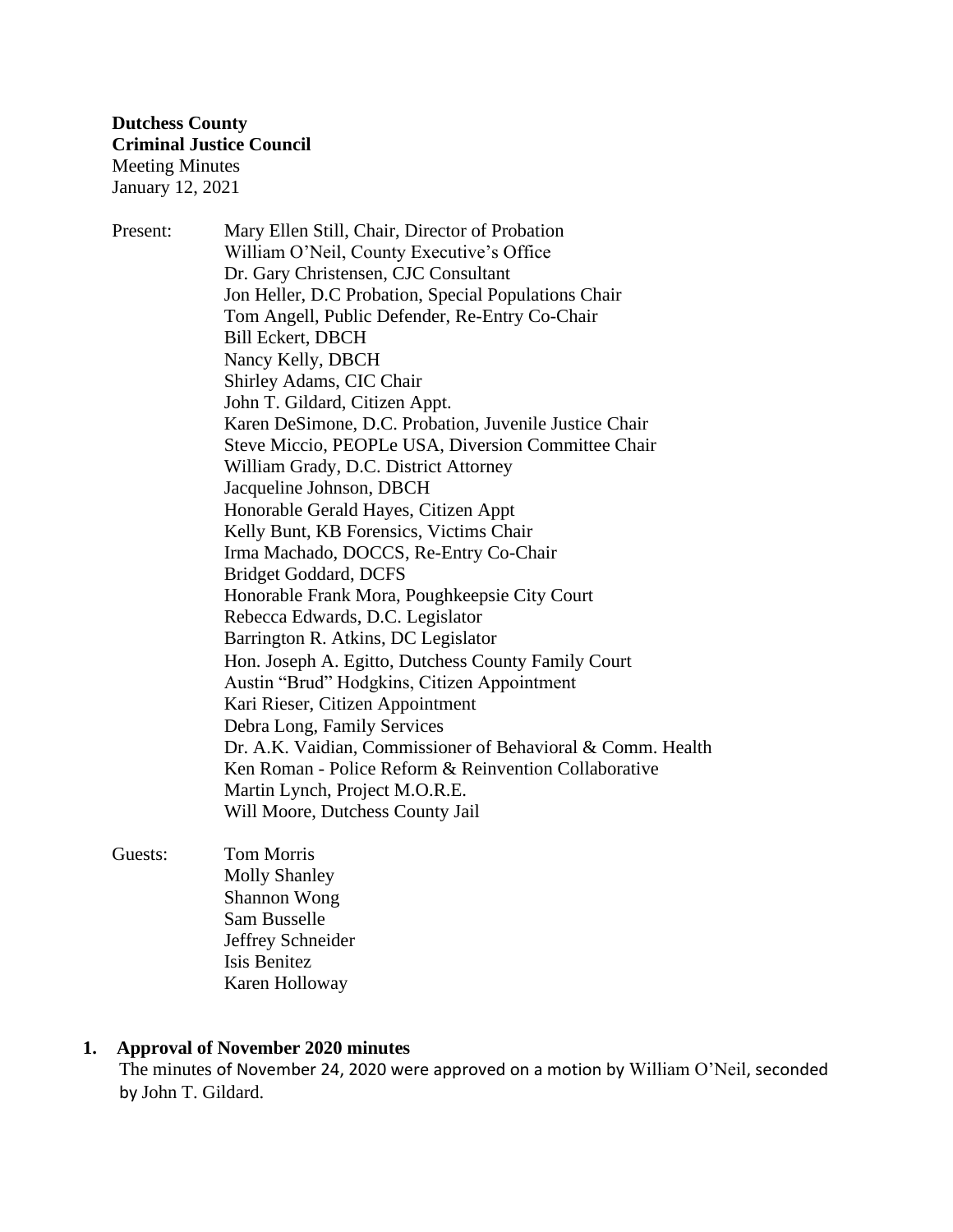# **2. Jail / ATI report – Lt. John Alessi and Mary Ellen Still**

The Jail/ATI reports were sent electronically. There were no questions or comments.

## **3. Planning and Research Update–Dr. Gary Christensen**

Gary presented a power point with an overview of the current jail population trends. He displayed the daily jail population by month and crime type. As predicted, the data illustrated there was an increase in violent felonies. Parole violations increased as well. The impact of bail reform on jail admissions was presented. The CJC Quality Assurance committee had predicted that the reform to bail reform would place the average daily population at around 176. At the close of 2020, that number stood at 136. The overall ADP was between 170 and 175 by the end of the year. Gary presented a slide on overall admissions by court. He noted that there has been a 68 percent decrease in jail admissions in 2020. Other notable indicators was an increase in admissions of defendants with high Proxy scores. There has been a sharp decline in jail releases and these releases were also higher risk. The reform to bail reform and the pandemic have also driven the average length of stay up. Gary shared data illustrating recidivism for RESTART vs. non-RESTART groups. This study was completed in November 2020. The data demonstrated a strong validation for using the Proxy tool. Recidivism rates were consistent with both the male and female populations. The main finding indicates that the dosage amount received in the jail RESTART program is a significant factor in reducing recidivism. A dosage of 60+ days in the program leads to more positive outcomes. Gary noted that many of the suggested enhancements to RESTART have already taken place and would be covered by Jon in the Special Populations report. Gary also noted that we needed to capture the impact of community treatment as the current data does not extend far enough post-release. The study showed strong validation for RESTART as a whole and comparable to some of the best programs in the country. Analysis of RESTART and recidivism will continue. Going forward, the Quality Assurance group will continue to study case processing and continue to study the impacts of bail reform.

# **4. Committee reports:**

### **Raise the Age** – **Judge Egitto**

The new County Court judge has received training and is now assigned as a Youth Part judge. There is a continued shortage of specialized secure detention beds. Available non-secure beds have also been reduced as Berkshire Farms is no longer taking non-secure detention. Children's Village in Westchester is now the only resource for non-secure detention in a 10-county area. The RTA committee will hold a meeting soon.

# **Police Reform and Reinvention** – **Ken Roman**

The police reform plan has been completed and was sent to the committee. Ken thanked the members of the CJC who assisted with the police modernization collaborative group. Ken has received many calls complimenting the report. The collaborative was the result of the Governor's Executive order 203 as well as the President's order. There were two groups working concurrently and sharing information: the community stakeholders' group and the municipal leaders/police chiefs' group. Ken said it was remarkable that they were able to accomplish this work during a pandemic. He thanked Kyle Ketcham for his work in producing the report. The recommendations that came from the public forums included the following: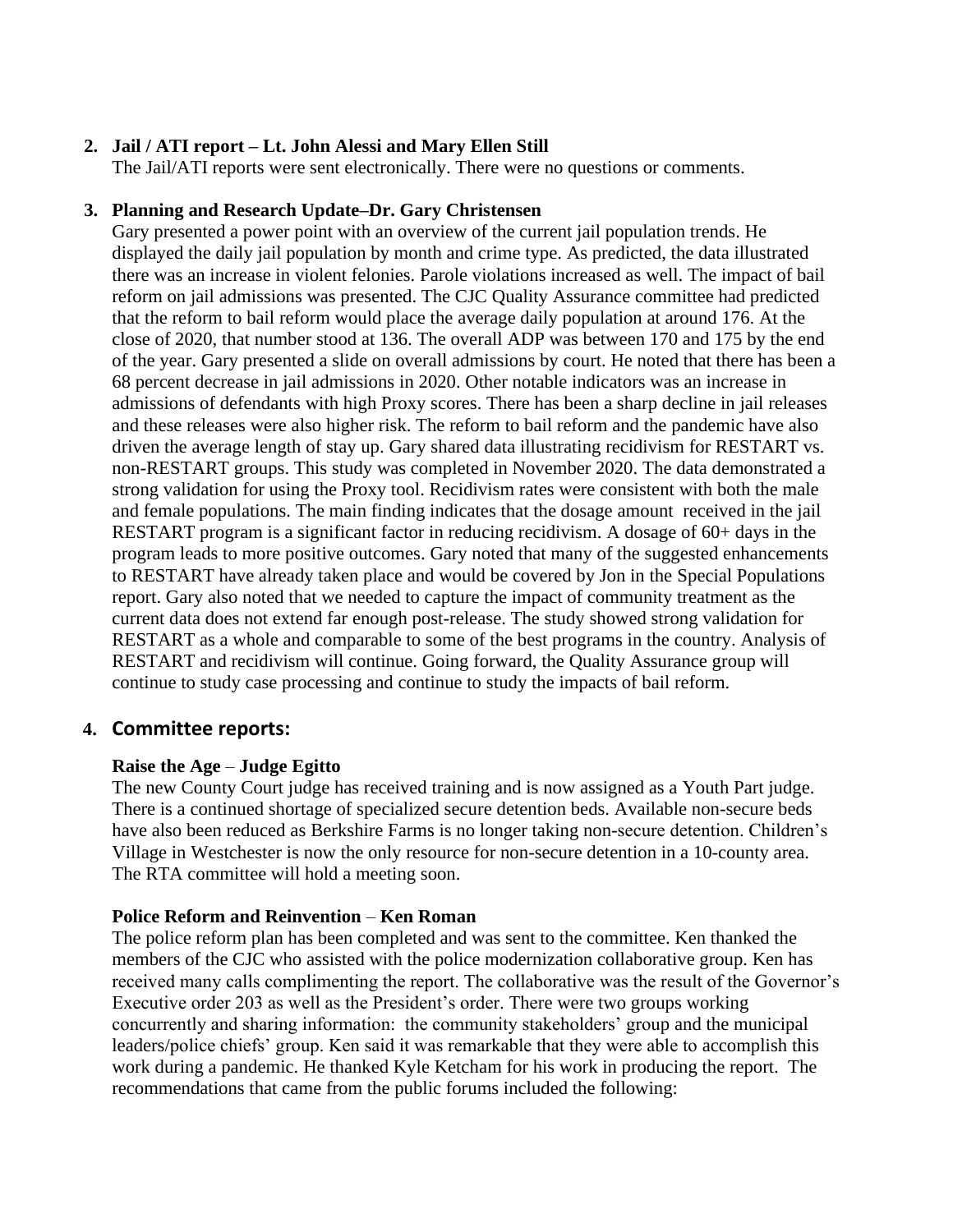- Social Workers to replace/accompany police in addressing mental health or overdose calls
- Creation of a civilian review board
- Make information about police interactions with the public available
- Make the presence of police in school buildings optional by community
- Provide additional information on how to file a complaint
- Create a more diverse police force
- Clearly communicate to the community
- Have more implicit bias training and provide resources for more body cams Continued discussions revealed the following concerns:
	- Diversity in staffing for police
	- Reconnecting the police to the community
	- Better mechanisms for dealing with substance abuse and mental health
	- Create a better alliance between police and community

Reform priorities include:

- Increase the use of body cams and create policies on footage
- Increase positive police contacts
- Increase transparency particularly involving use of force
- Require procedural justice as guiding principal
- Adopt community engagement in policy making process
- Diversity in law enforcement hiring
- Increase law enforcement connection to the community by requiring/incentivizing residency
- Evaluate training
- Create alternative or co-responder programs to augment responses for mental health calls

Ken said many reforms have occurred with the involvement of the CJC over the years. Different reforms will be appropriate for different agencies. For example, the City of Poughkeepsie may have different needs than the Village of Millbrook. Departments can adopt recommendations appropriate for them. Some will require funding, others will not. Departments are preparing for public hearings and ratification by their local municipalities.

John Gildard noted that there were many different opinions on the committee and the discussions fostered a greater understanding of all the issues. He complimented the report.

Ken thanked Legislator Atkins for his work in the group and indicated they would reconvene in February. Ken appreciated the commitment of the committee members. Tom Angell complimented the report and Ken's work. Ken acknowledged the contributions of the staff from the County Executive's office, especially Kyle Ketcham. Mary Ellen thanked Ken for coordinating this initiative.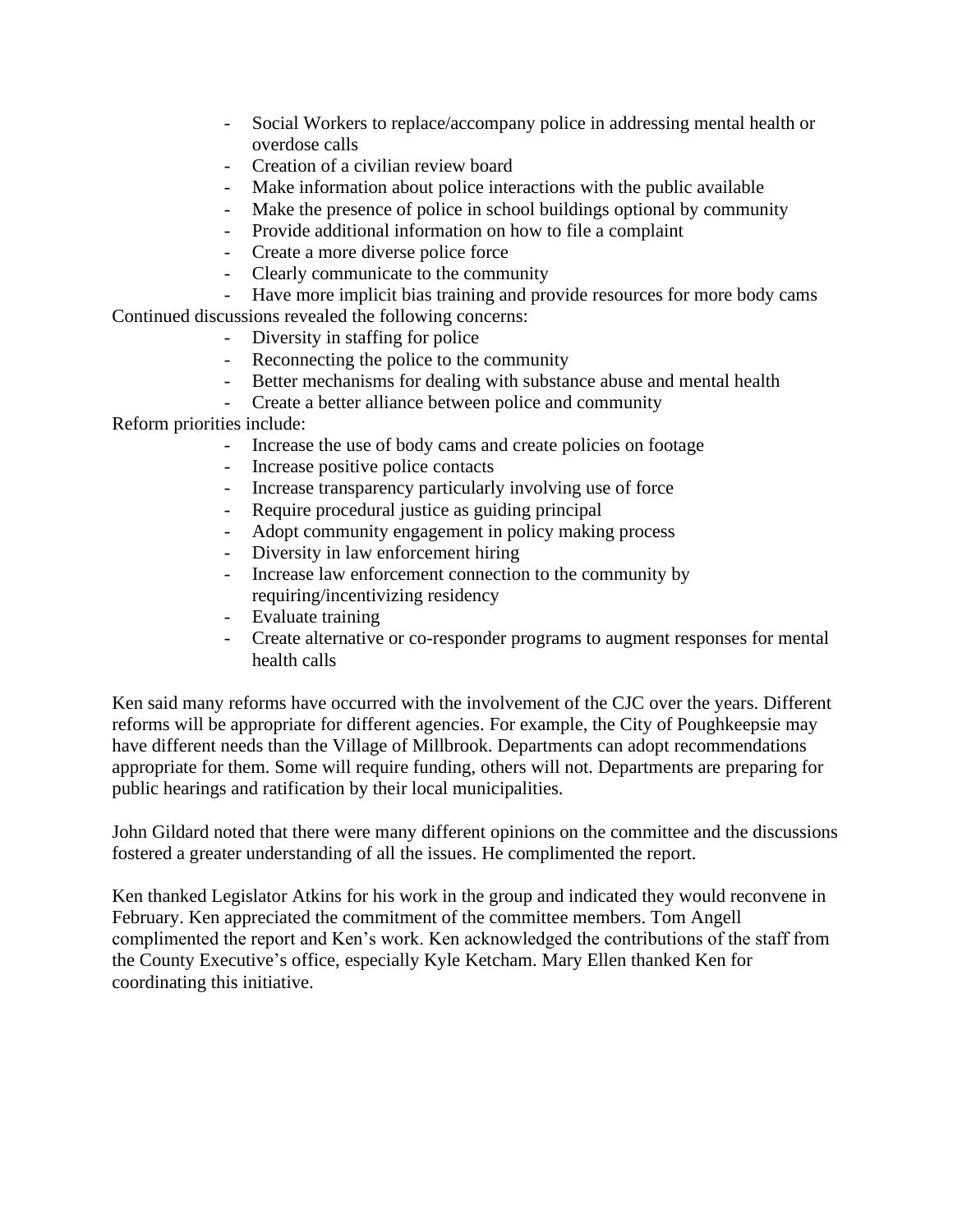#### **Victims Committee—Kelly Bunt**

Kelly stated that the mission of the Victims Committee is to ensure a victim-centered approach in the criminal justice system. The committee works to identify gaps in the system for victims. The committee has members from a number of agencies who are extremely dedicated. Kelly reflected that 2020 was marked by resiliency. 2020 began with a plan to hold focus groups consisting of victims of all types of crimes, primarily to identify gaps in the system, but then covid occurred. The committee began meeting virtually in May. As focus groups were no longer feasible, the group decided to learn more about how services were functioning in a covid environment. The committee determined that the best way to begin was to develop a survey, and they reached out to the social work department of Marist College. Marist agreed to participate and the Marist IRB approved the project in December 2020. The first survey was for the providers and was released on January  $6<sup>th</sup>$  with the return due in a month. The survey for service recipients is being reviewed and will be disseminated soon. Kelly reported that the committee is also collaborating with the Juvenile Justice Committee to provide an intern to identify genderresponsive programs for the juvenile population. Karen DeSimone will provide further details in her report.

### **Juvenile Justice- Karen DeSimone**

When Juvenile Justice met in January 2020, it was thought that 2020 would represent the first typical full year for both Raise the Age and PINS reforms. Due to covid, this was anything but a typical year. A review of the year included a presentation by Karmen Smallwood on the Path to Promise initiative. There was also a presentation given by Probation Supervisor Tim Meester on the following: In mid-2019, the Office of Probation applied for and was awarded a three-year technical assistance grant. Dutchess County was one of six sites chosen nationally to work with the RFK National Resource Center. The project kicked off in February 2020. It involves a systemic review of local policies and procedures. The goal is to facilitate the identification of strengths, challenges and opportunities, and develop a detailed plan. Because of the pandemic, in-person meetings could not be held.

Prior to starting virtual meetings in May 2020, Karen conducted a review of youth and family service providers to assess their functional status during the pandemic. The committee discussed the status of youth in detention during the pandemic. While juvenile appearance tickets and arrests continued during the pandemic, new PINS filings declined. Parents/caregivers wanted assistance, but were concerned about exposure to the virus. Additionally, parents commonly raised concerns that kids were staying up all night and this was an issue for remote school. Karen reported that available detention beds continue to be an issue. Specialized secure pods at Woodfield had to be closed because of damage inflicted by the residents. In September, the committee discussed procedural problems with felony appearance tickets. Additionally, there was a lengthy discussion on the impact of isolation due to the pandemic on at-risk youth. Remote learning also makes the definition of truancy elusive. School behavioral issues have also been redefined due to remote learning. Racial and ethnic disparities within the juvenile justice system were also discussed. The committee last met on the  $19<sup>th</sup>$  of November. The  $11<sup>th</sup>$  annual Building Bridges conference was held in October and was attended remotely by over 100 people. The committee also had a presentation from the City of Poughkeepsie Police on Procedural Justice.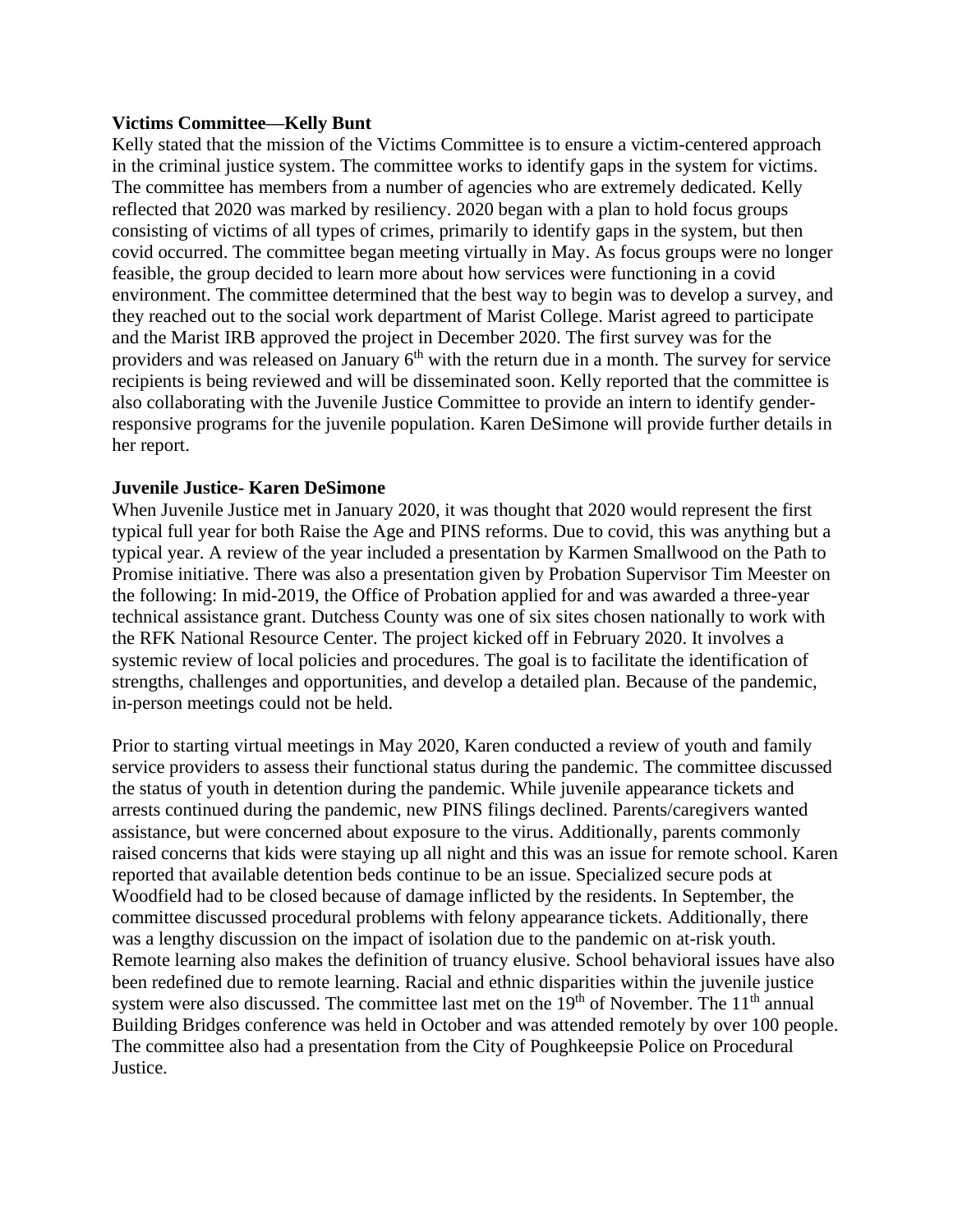Karen noted that several members of the committee have retired or moved on to new positions, so they will work to get new members.

The goals for the committee in 2021 include:

- Utilizing the shared intern with the Victims Committee to study and survey gender-specific programs for possible applications to adolescent females. This information will then be shared with the NYS Partnership for Youth Justice Gender-Responsive workgroup. Karen represents Dutchess County on this workgroup. The intern will first conduct a survey of the Dutchess County system and prepare a report of her findings. She will also conduct a study to determine what evidence-based practices already exist and are successful. She will begin when Marist starts the Spring 2021 semester.
- The committee will continue to monitor JD and PINS reforms including RTA.
- The committee will monitor the impacts of the pandemic on the at-risk youth population and the increased mental health needs specific to that population.
- They will continue to receive updates from both Path to Promise and RFK.
- They will continue to participate in the NYS Partnership for Youth Justice and the Mid-Hudson Regional Youth Justice team.
- They will work to increase committee membership to include more community representation and school representation.

### **Centralized Arraignment – Hon. Jerry Hayes**

The committee last met in December. For many reasons, the idea of a centralized arraignment part has to be put on hold. The committee has some ideas on how to proceed in the future. By the end of the month, they will have a report for the Executive Committee.

# **Re-Entry – Tom Angell and Irma Machado**

In 2020, 268 individuals were helped, many by Exodus, and 120 were able to gain employment. At the task force meetings, presentations were given by SUNY, the Parole Preparation Project, Legal Services of the Hudson Valley, Greenberger Center for Social and Community Justice and Molly Shanley. They continue to monitor the CSC transitional house. Gary studied the population at the facility and it has shown a reduction in recidivism. The committee will work with consultants Gary Christensen and Kevin Warwick to help streamline the services at the jail for parolees. Parolees are now eligible for RESTART and the continued use of MRT with parolees will be encouraged.

### **CIC – Shirley Adams**

The committee works to create opportunities to engage and encourage residents to become more involved in community activities and discussions. The goal is to facilitate access to information so that the residents will become more informed about the criminal justice system. In 2020, the committee continued to monitor the average daily population at the jail. There were concerns about bail reform and its impact on the design of the new jail facility. Additional concerns were noted about the facility design in light of the pandemic, specifically with the plans for multi-zone ventilation and the availability of upgraded technology to facilitate inmates access to programming. Additionally, the committee raised concerns about opioid overdose deaths in the era of covid. The committee was pleased to learn about MAT availability at the jail this year. They were also pleased with the decision to convert the pods into supportive housing for the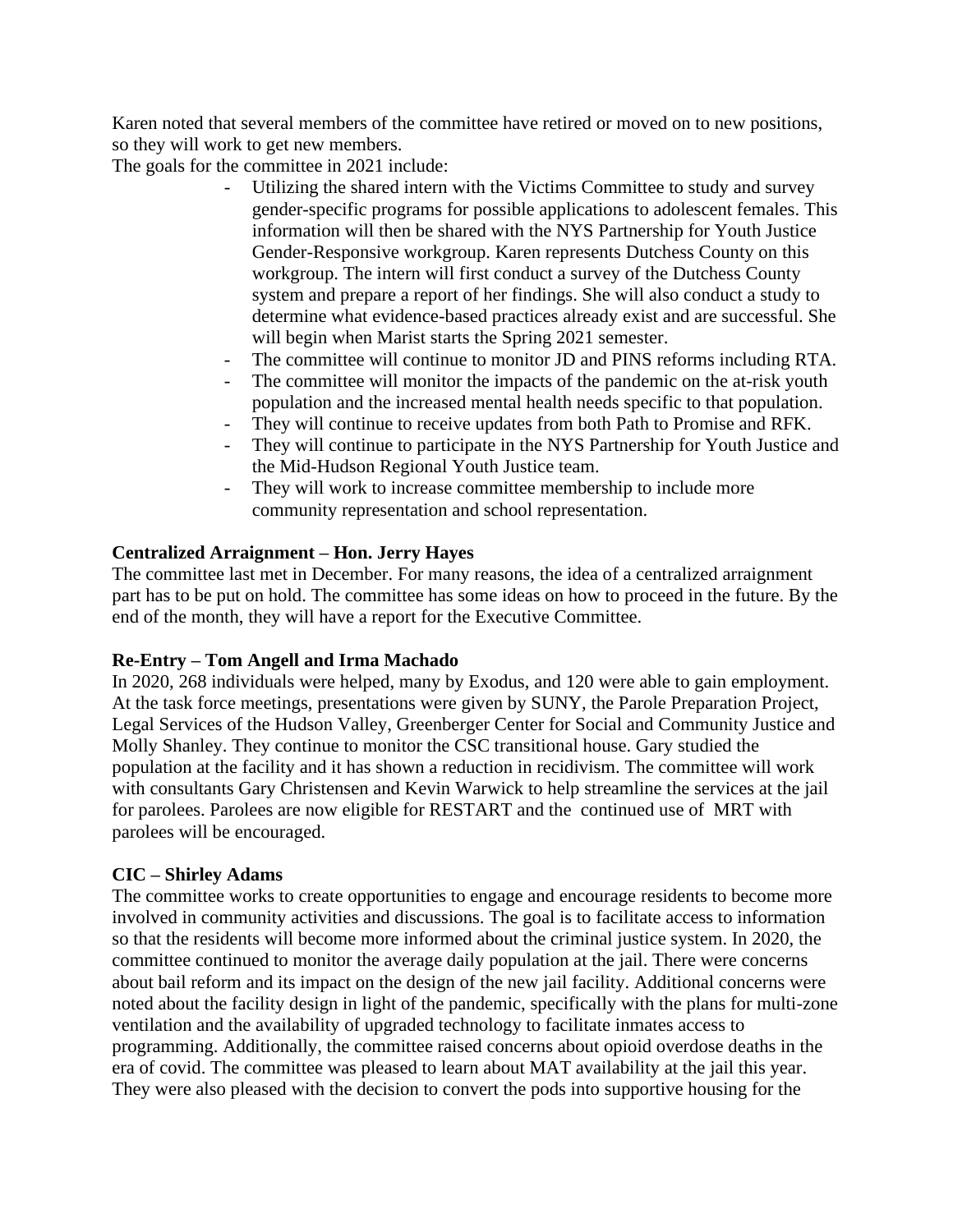homeless. The committee was pleased to learn about the Comprehensive Opioid, Stimulant, and Substance Abuse Program (COSSAP) with a presentation by Bill Eckert. CIC has participated in Opioid Task Force meetings and will continue to support and work with these groups. In 2021, the committee will continue to strengthen the collaboration with COSSAP. Bill Eckert added that the Community Empowerment Subcommittee of the Opioid Task Force, in collaboration with the Lexington Center for Recovery, has conducted focus groups with patients. There seemed to be a lot of crossover with these activities and the CIC so the collaboration was formalized to avoid duplication. Bill also mentioned the Opioid Task Force's connection to Albany's LEAD program and efforts to replicate it in Dutchess County. Bill will present preliminary data from a study done of incarcerated women at the Task Force's meeting.

### **Diversion – Steve Miccio**

Steve was present, but his audio was not working.

- **5. Old Business –**John Gildard inquired about the status of bail reform and requested a report at a future meeting.
- **6.** Mary Ellen said this would be timely and she would try to arrange a report for the next meeting.

# **7. New Business –**None

### **8. Announcements**

Marty Lynch reported that Project MORE received an award from the Mother Cabrini Health Foundation to fund a residence for women released from DCJ. They identified a property in the city of Poughkeepsie. They are currently working with the city and landlord to advance this project. The residence fills an identified need. Marty thanked everyone for their assistance.

# **Committee Reports (continued)**

# **Justice involved Women's Committee**—**Mary Ellen Still for Joanne Nellis**

The committee met virtually throughout the year and worked on several projects including a resource manual for re-entry from incarceration. They also participated in a research project with Marist. In November, they had a presentation on an early intervention childhood project.

### **Special Populations – Jon Heller**

Special Populations meets monthly with our consultant Kevin Warwick. Our last "in-person" meeting was on February 10, 2020. The new bail reform legislation was a frequent topic of the committee's meetings. Because of the high level of cooperation among the courts, the District Attorney's Office, the Office of the Public Defender and Probation's Pretrial Release Program, a significant amount of planning went into the preparation for release of individuals impacted by bail reform. This proved to be quite fortunate, as the jail population was reduced before the pandemic. The RESTART program continued to be a major focus for the committee. Gary covered much of the activity of the RESTART Quality Assurance workgroup in his report. MRT (Moral Reconation Therapy) quality assurance meetings were held in January and in June. These meetings continue to be an important component for continuity of services and maintaining a collaborative approach. The June meeting was attended by 36 facilitators representing six agencies. This year, the meetings moved beyond a singular focus on MRT and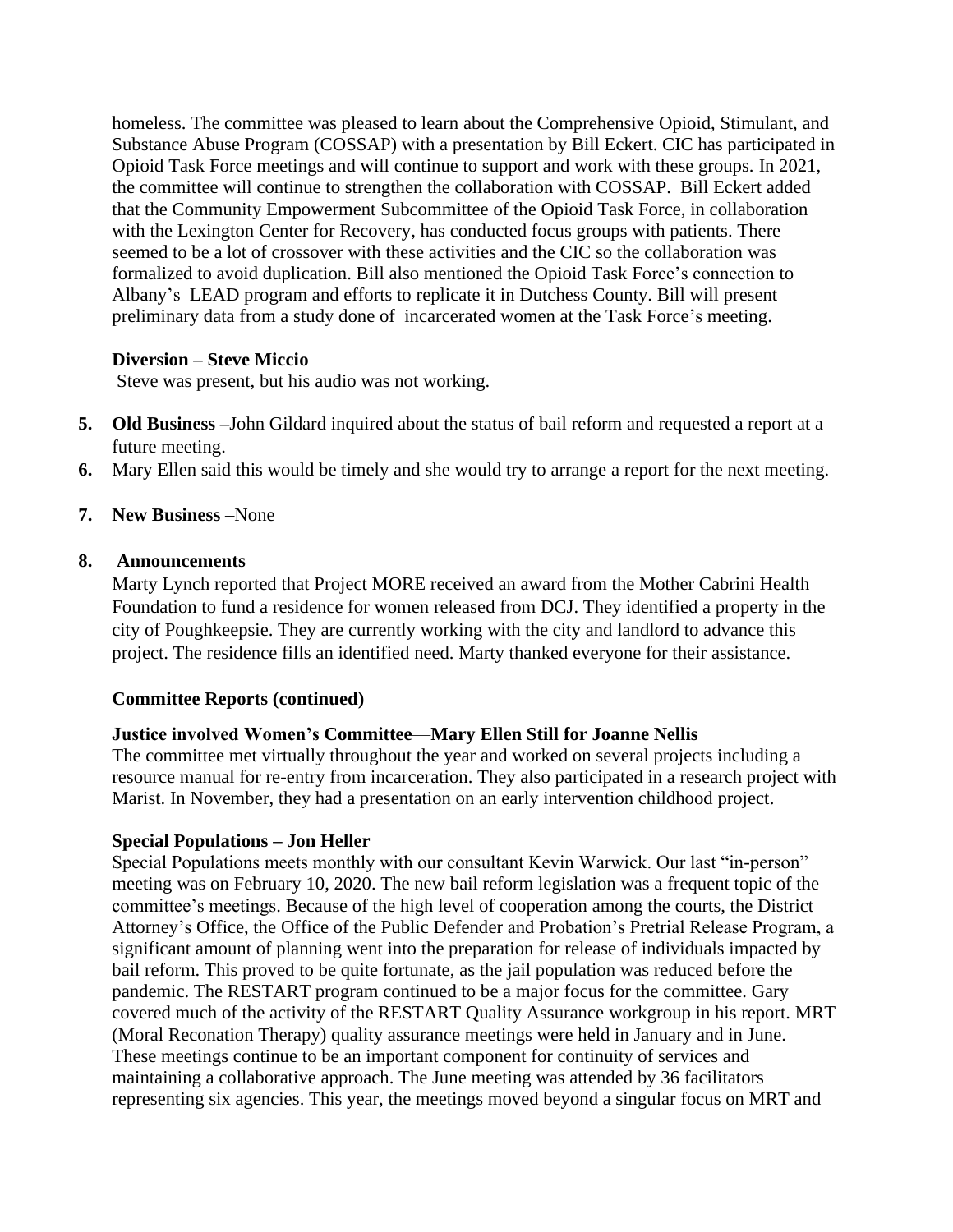included other interventions such as Helping Men/Women Recover and Interactive Journaling. Work began to add data elements to the Northpointe Case Management System in order to include greater detail for outcome and recidivism studies.

Midway through the year, RESTART staff was trained on Interactive Journaling which was added to the RESTART curriculum. RESTART program highlights included admitting a greater number of appropriate Parole participants and enhancing discharge planning, particularly considering bail reform. The pandemic suspended in-person operations for RESTART on three occasions this past year. RESTART staff, with a tremendous amount of help and support from the jail staff, was able to keep in contact with the RESTART participants utilizing phone calls and Zoom meetings. One of the positive outcomes of the pandemic was the establishment of aftercare meetings in the community using Zoom. In November, Kevin presented a power point overview of the program and the JTC. An additional workgroup was established to focus on gender-specific issues in transitioning from jail to community. This workgroup, working closely with the CJC Women's Committee, began work on a resource manual listing all services available by county. A link to this information will be provided in the services section of the Jail's website. Additionally, the Women's Center agreed to provide space for a RESTART women's aftercare group in the community. There continued to be a significant focus on Medication Assisted Treatment for our incarcerated and re-entry populations. Despite the pandemic, thanks to the hard work of many, including the correctional staff and Prime Care employees, the jail began inductions of buprenorphine on the  $1<sup>st</sup>$  of October. In December, Project M.O.R.E. hired a post-release case manager with funding secured though an OASAS grant secured by DBCH. This individual works closely with jail-based services and outside resources to help support those receiving MAT in the jail with successful re-entry.

In October, Special Populations was given a presentation by Jean-Marie Niebuhr, the Director of Coordinated Services at the Dutchess County Department of Behavioral and Community Health, on continued services for criminal justice clients in the community. Since bail reform and the pandemic, many are no longer receiving treatment in jail. Additionally, the number and type of services available has increased just over the past year. The committee pledged to foster collaboration and coordination of these efforts. The Intimate Partner Violence Initiative (IPVI), the pilot focused deterrence model for domestic violence, continued to make progress. At the beginning of the pandemic, they noted an increase in DV calls and they increased their outreach efforts to victims. Unfortunately, in September the Office of Violence Against Women indicated that they could no longer fund this national program. Yesterday, we received word that IPVI received a STOP grant from DCJS, so the program will be continuing, perhaps in a different form. Kevin and Jon assisted the Jail Transition Team with planning for the RESTART units in the JTC. Kevin demonstrated a utilization plan for the proposed group space on the units. We were able to advise on the functional areas of the RESTART units as well as the infirmary area. The plans and goals for 2021 include the overall goal to evaluate, create, and implement programming for special populations and examine how these programs will work within the framework of the Justice and Transitions Center. In 2021, the committee will continue to focus on opioid disorders and will support the use of MAT. The committee plans to continue to monitor and guide the progress of the RESTART program, including providing training for corrections officers and working toward consistent officer assignment on the units. The committee plans to target appropriate RESTART candidates based upon duration of dosage